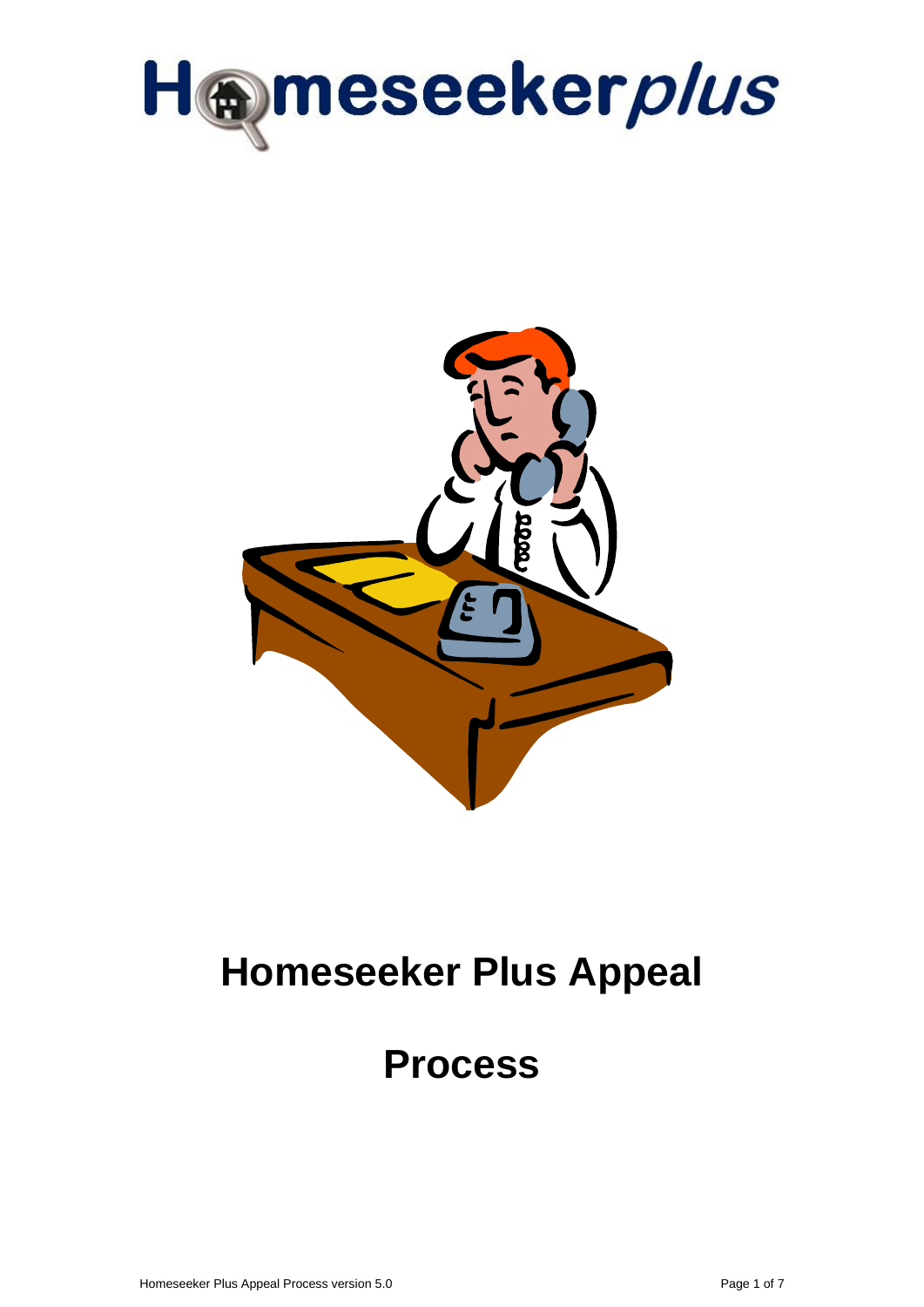

| <b>Version Control:</b> |                                          |  |  |
|-------------------------|------------------------------------------|--|--|
| <b>Document Name:</b>   | Homeseeker Plus<br><b>Appeal Process</b> |  |  |
| Version:                | Version 3.1                              |  |  |
| <b>Approved By:</b>     |                                          |  |  |
| Date Approved:          |                                          |  |  |
| <b>Review Date:</b>     |                                          |  |  |

### **Revision History:**

| <b>Revision Date</b>            | <b>Version</b> | <b>Description</b>                                                                     |  |
|---------------------------------|----------------|----------------------------------------------------------------------------------------|--|
| September 2009                  | Version 1.0    | Initial document agreed by<br>Core Team                                                |  |
| <b>July 2011</b>                | Version 2.0    | Flow chart & useful contact<br>numbers added. Small<br>amendment to panel make-<br>up. |  |
| <b>JULY 2012</b>                | Version 3.0    | Reviewed and amended                                                                   |  |
| 1 <sup>ST</sup> August 2013     | Version 4.0    | Reviewed and amended                                                                   |  |
| 11 <sup>th</sup> October 2013   | Version 5.0    | Reviewed and amended                                                                   |  |
| 28 <sup>th</sup> September 2016 | Version 6.0    | Amended                                                                                |  |

### **Consultees:**

| <b>Internal</b>              | <b>External</b>                           |
|------------------------------|-------------------------------------------|
| <b>GH Operational Group</b>  | <b>GH Access &amp; Inclusion</b><br>Group |
| <b>Housing Options Staff</b> | <b>Registered Providers</b>               |

## **Distribution:**

| <b>Name</b>                                              | <b>Method</b>      |
|----------------------------------------------------------|--------------------|
| Placed on Homeseeker<br>Website                          | Download PDF       |
| <b>Local Authorities Housing</b><br><b>Options Staff</b> | <b>Emailed PDF</b> |
| <b>Registered Providers</b>                              | <b>Emailed PDF</b> |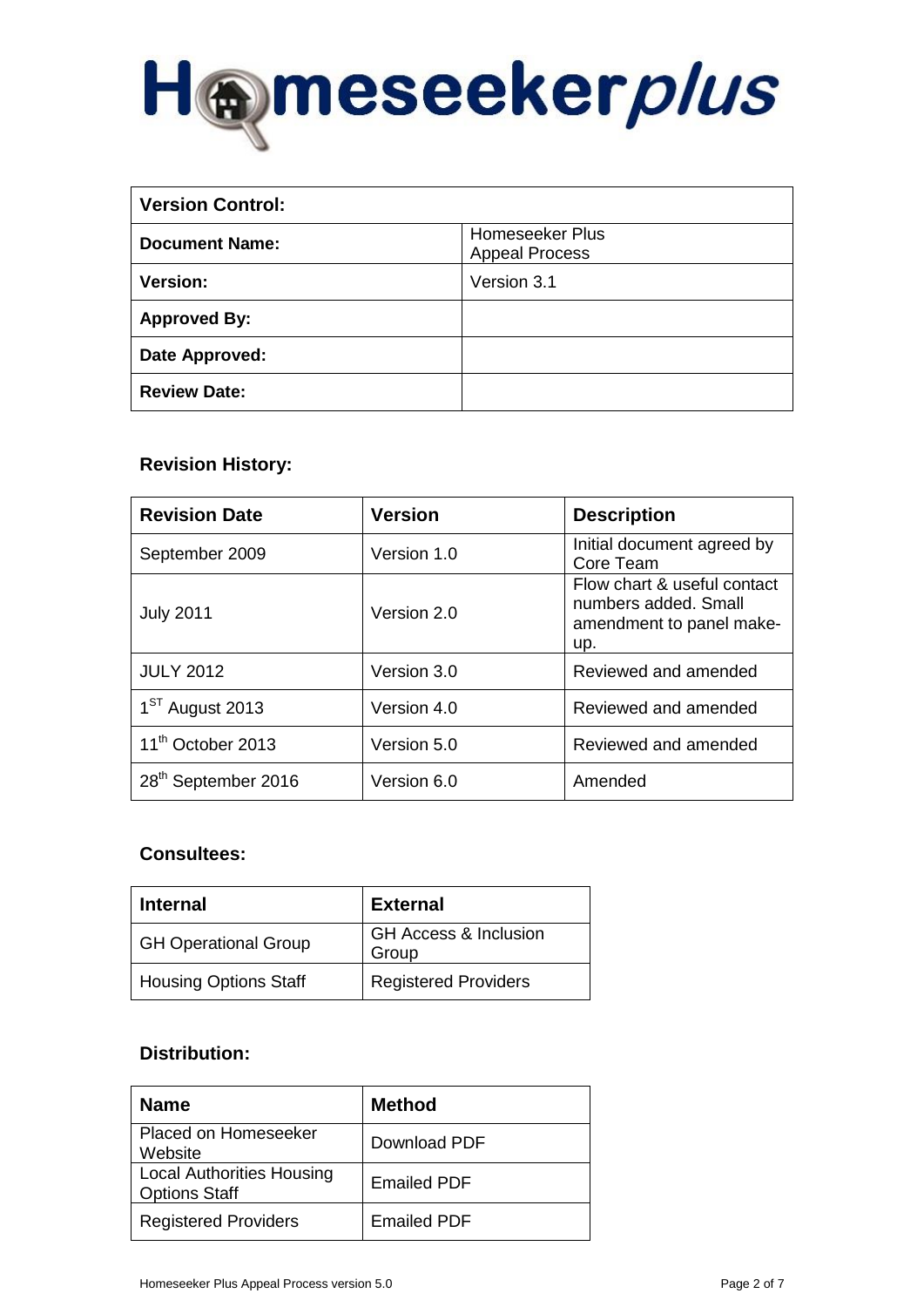

## **1. Introduction**

We aim to treat all our customers in a fair, equal and courteous manner, fully taking into account all of the circumstances surrounding their application for housing. We want to learn from all requests for review and complaints that are made to us and will use the outcome of your request or complaint to monitor performance and the service we provide.

# **2. Our Appeal procedure will:**

- Be easy to access and widely advertised
- Ensure we monitor reviews and complaints
- Ensure we meet our standards
- Be regularly reviewed following your feedback
- Be fair and impartial

## 2.1. **Getting Help**

You may wish to ask someone to help you in requesting a review (an advocate). This could be a friend or relative or a voluntary agency such as Citizen Advise Bureau.

An advocate can help with the following:

- Understanding how the appeal process works
- Defining your grounds for a review/appeal
- Gathering evidence to support your case
- Writing your review/appeal request letter
- Explaining the paperwork
- Attending any meetings with you

If you think you will require help to find a suitable advocate please phone (FREEPHONE) 0800 644 6448 and they will direct you to the right organisation.

A more comprehensive list of organisations that might be able to provide support and advice can be found at the end of this document.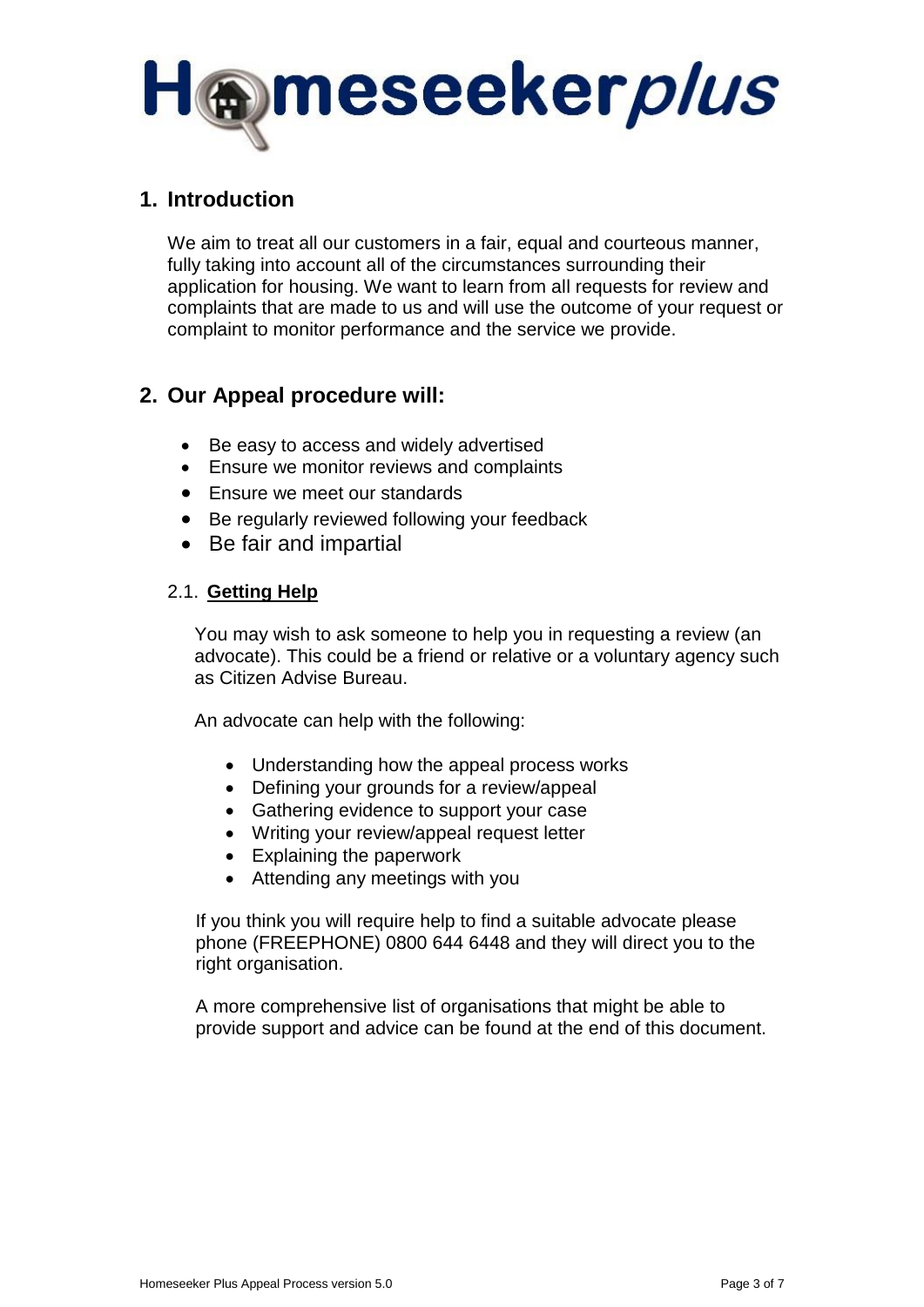

## **3. Stage 1 – Internal Review**

If you disagree with the way we have assessed your application for housing, or with the housing need band in which we have placed your application, you may request a review with a senior housing officer (who was not involved in the original decision) from the local authority dealing with your application.

## **3.1.How can you request a review?**

- You must complete an Stage 1 Internal Review Request Form which can be downloaded from the Homeseeker Plus website [www.homeseekerplus.co.uk](http://www.homeseekerplus.co.uk/) and when completed in full, send to the Housing Service at your local authority within 14 days of receiving your letter or notification.
- We will deal with your request within 14 days or let you know if we will require additional time.
- We will write to you with the outcome of the review within a further 7 days of being determined.

# **4. Stage 2 – Appeal**

If you disagree with the outcome of the review, you can request that your case be taken to the Homeseeker Plus Appeal Panel. The Homeseeker Panel is a Panel made up of 3 Senior Housing Officers from 3 of the Partner Councils. These Officers will not have been involved in the original decision or the Senior Housing Officer decision on internal review.

### **4.1. How to request an Appeal:**

You should request an appeal by completing the Stage 2 - Appeal Request Form which can be downloaded from the Homeseeker Plus website [www.homeseekerplus.co.uk](http://www.homeseekerplus.co.uk/) and when completed in full, send to the Homeseeker Plus Co-ordinator at the address shown on the form within 14 days of internal review decision letter. Your form should set out your reasons for your appeal request, and you are encouraged to provide as much information as is possible in support of your case.

We will acknowledge receipt of your request for appeal within 14 days. This acknowledgement will provide contact details of the officer and council dealing with your case and the time it will take to reply to you. If the appeal cannot be completed within 56 days you will be informed and the timescales for the appeal set out.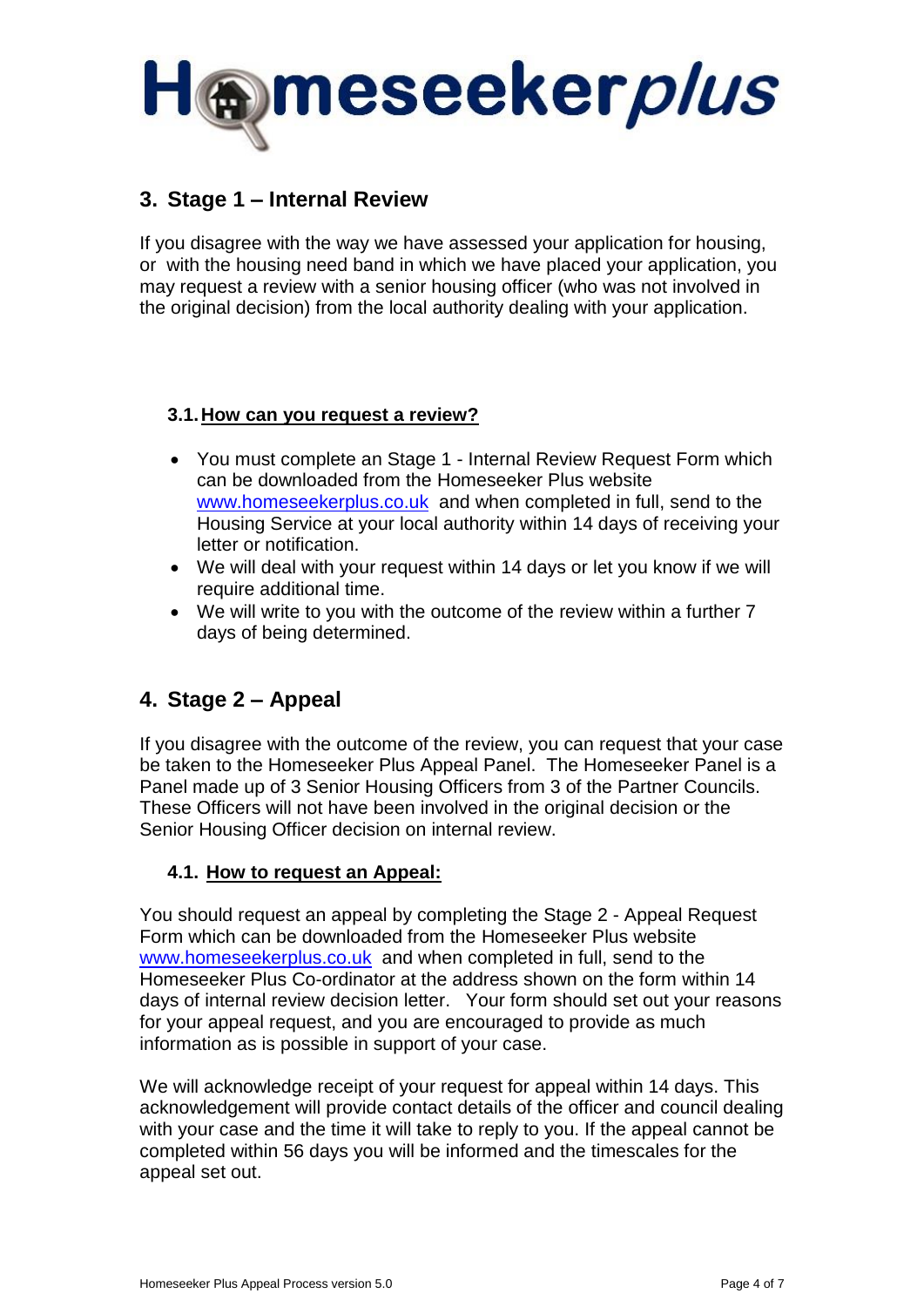

The appeal will consider the facts surrounding the case and your request should specify whether there are additional facts the Panel should take into consideration or whether you feel that the original facts you submitted with your application have not been fully taken into account. If you have additional evidence, such as additional medical reports, then these should also be submitted.

The Panel will consider the appeal on the papers submitted by both yourself and the housing officer from the local Council involved in your case. You do not need to attend this appeal hearing but occasionally the Panel may require additional information from either party and, should this be the case, you and the relevant Housing Officer will be asked to personally attend a further review Hearing. If this happens, you are entitled to bring along a representative should you so wish.

The Homeseeker Plus Co-ordinator (or a nominated representative) will be present at the appeal panel to ensure that all relevant information has been presented and is dealt with correctly.

Once the appeal has been determined, or if the Panel require you to attend a further review Hearing, the Homeseeker Plus Co-ordinator will write to you giving you full details within 14 days or as soon as reasonably practicable thereafter.

We will only consider another appeal if there has been a substantive change in your circumstances.

# **Local Authority Complaints Procedures**

If you feel that you have been treated unfairly or you believe the process has not been carried out as described above you can use your Local Authority's Complaints Procedure to make a formal complaint.

# **Ombudsman Details**

You are entitled to make a complaint directly to the Local Government Ombudsman, however before the Ombudsman will consider a complaint it will need to have gone through the 3 stages listed above.

Contact details:

The Oaks, 2 Westwood Way, Westwood Business Park, Coventry, CV4 8JB. Tel: 024 7682 0000.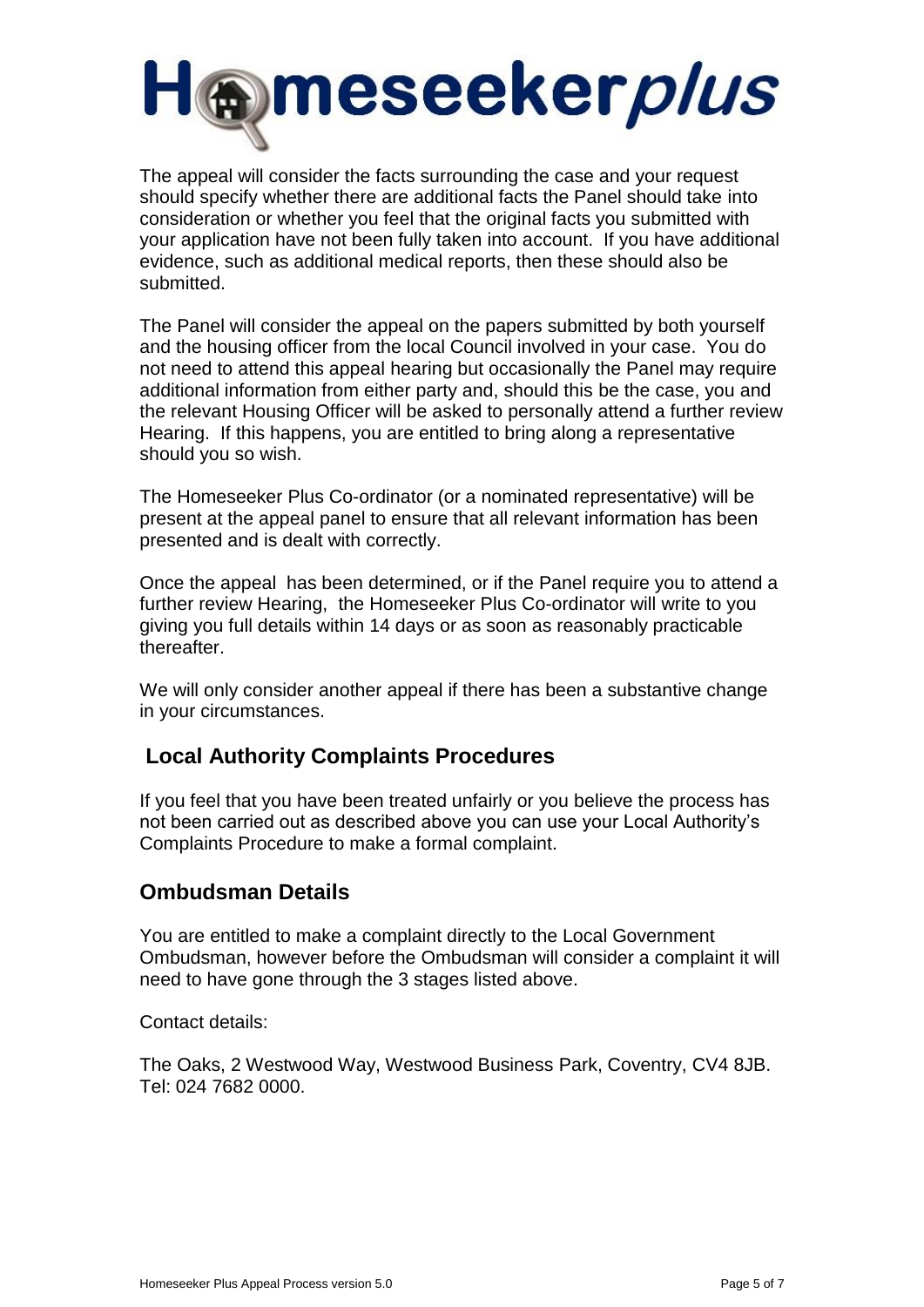